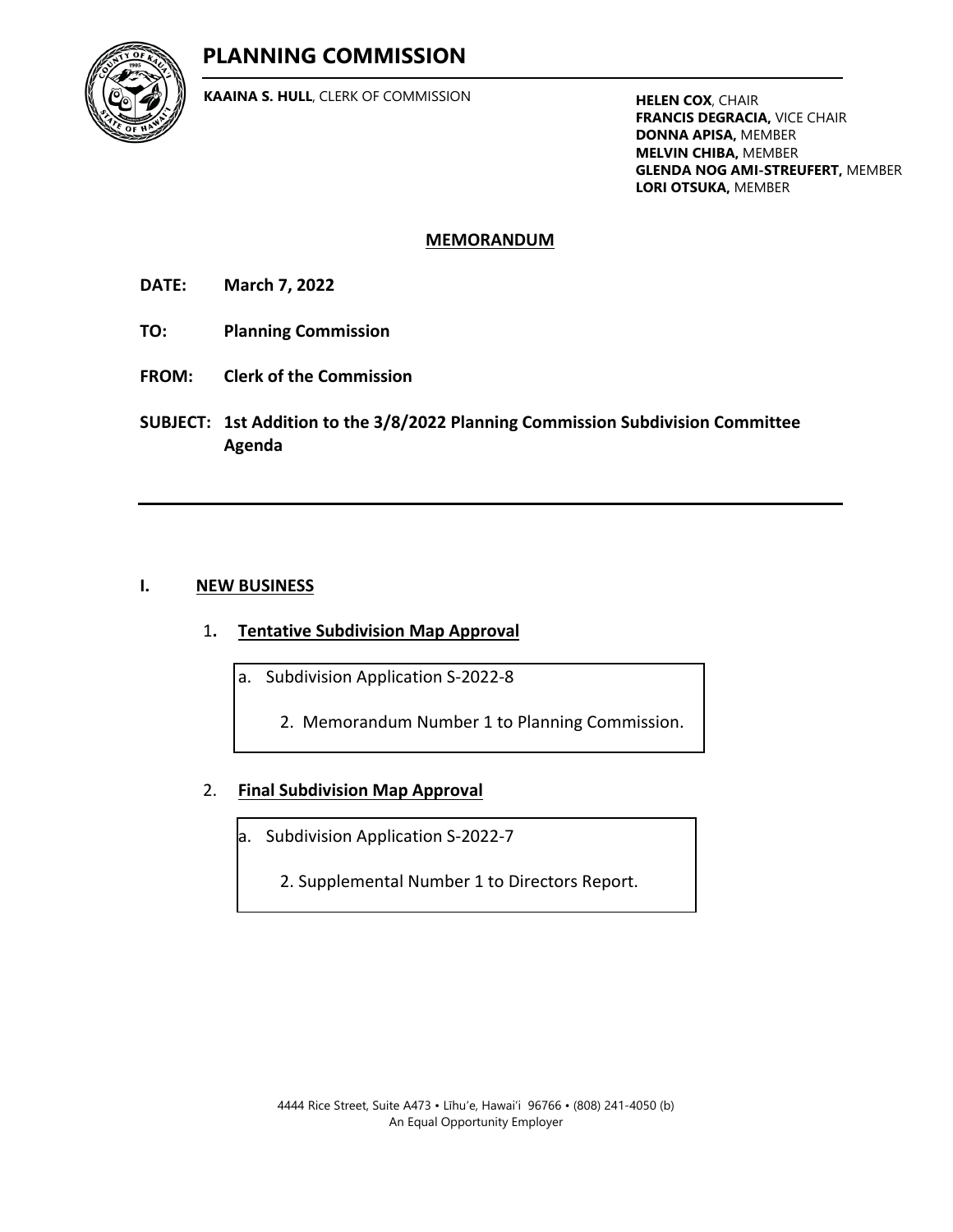

DEREK S.K. KAWAKAMI, MAYOR MICHAELA. DAHILIG. MANAGING DIRECTOR

# MEMORANDUM N0.1TO PLANNING COMMISSION

<span id="page-1-0"></span>RE:

Subdivision Application No. S-2022-8 Kukui'ula Parcel X, Phase 2 Subdivision

Applicant: BBCP Kukui'ula Parcel X, LLC. Et. Al.

## ADDITIONAL FIMDINGS

Attached for the Planning Commission's reference are public testimony concerning the above referenced subdivision:

- Correspondence from Alex Stoddards received March 6, 2022.
- Correspondence from Elizabeth Okinaka received March 6, 2022.
- Correspondence from Elizabeth Lindsey received March 7, 2022.
- Correspondence from Roslyn Cummings received March 7, 2022.

nth A. Ette By

ineth A. Estes Staff Planner

Date: 03.07.2022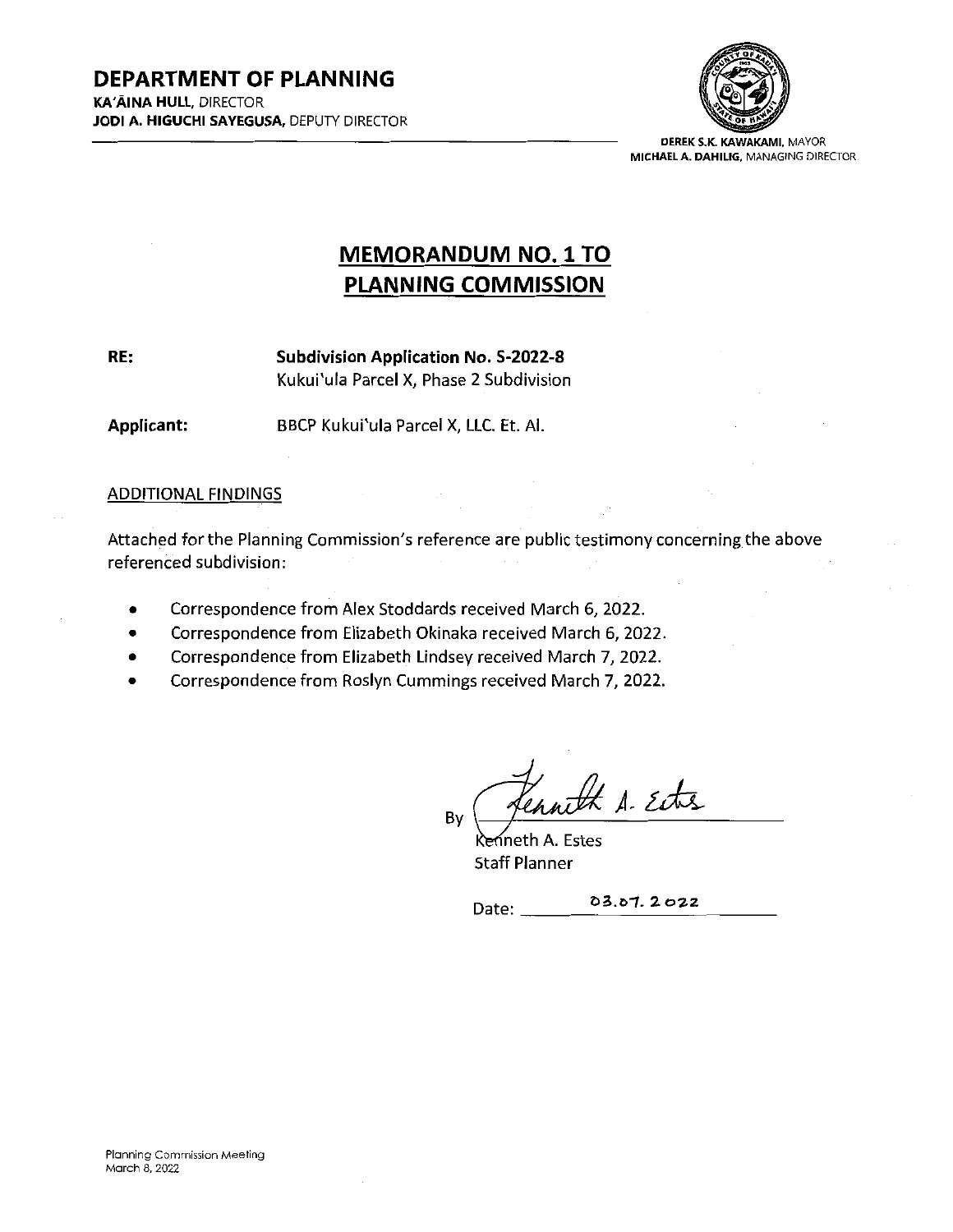| From:    | Alex Stoddards <alexkstoddards@gmail.com></alexkstoddards@gmail.com> |
|----------|----------------------------------------------------------------------|
| Sent:    | Sunday, March 6, 2022 1:41 PM                                        |
| To:      | Planning Department; Kaaina Hull                                     |
| Subject: | Oppose Application S-2022-8 Kukui'ula Proposed Subdivision Action    |

CAUTION: This email originated from outside the County of Kauai. Do not click links or open attachments even if the sender is known to you unless it is something you were expecting.

### Aloha Planning Commission,

<sup>1</sup> OPPOSE The Subdivision Application S-2022-8 re TMK's 2-6-015;010,011 as it is proposed by BBCP Kukui'ula Parcel <sup>X</sup> LLC.

#### There are outstanding questions such that even <sup>a</sup> tentative approval is not correct.

#### 1) LAWAI ROAD ISSUE

In the Agenda Packet item 'i' appears the following notation:

"There shall be no vehicular access onto Lawai Road from proposed Lot 3. However, if it is determined that future development of lot <sup>3</sup> will require access from Lawai Rd, access shall be permitted only for ingress/egress of <sup>a</sup> roadway for the development.

This shall be decided prior to final subdivision."

#### This is entirely contradictory.

- It seems to say that there 'Shall be No vehicular access (ie. that it is prohibited), UNLESS the Developer at some time in the future wants access (in which case it would be allowed).'

At the last hearing on parcels contiguous with Lawai Road it was made clear there would NOT be access to Lawai Road, now this sounds like it opens the door to traffic from the resort.

- It should not be given any go-ahead until this is decided.

Lawai Road is a historic roadway leading to the historic Kukui'ula Boat Harbor that existed hundreds of years before the resort.

- Yet somehow the resort appears to wish to begin the process of annexation as it looks to have thoroughfares to Lawai and the Harbor, <sup>a</sup> location that local people have used for fishing, gathering, ceremony for centuries. It should not be allowed

#### 2) KA' PA'AKAI REQUIREMENT NOT MET

Just as with the Feb meeting, this Subdivision Application omits any records describing how the developer has achieved the Ka' Pa'akai requirement.

It appears the Planning Commission gave the last Subdivision Application a'Pass' at the Feb Meeting with some extended discussion about the importance of this regulation to keep out culture alive. But the Commission did not uphold the requirement.

There is N0 REASON for the Commission to continue to approve applications such as this one that have made no attempt to reach out to the Community to asertain significance ofthe area to preserve Native Hawaiian culture.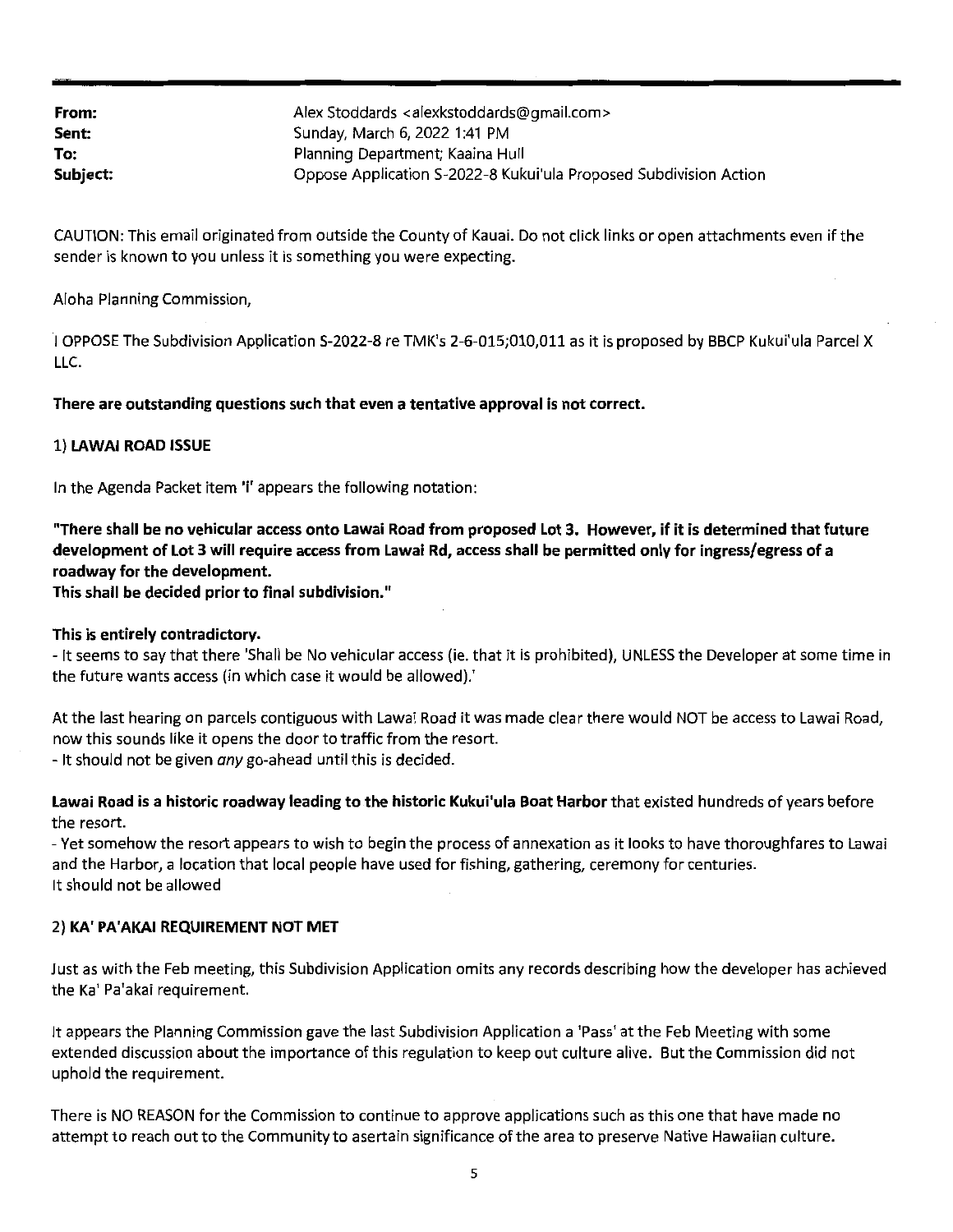#### These Subdivision applications continue to pour in - to make money for the developer.

- In this case Brue Baukol Capital Partners - a development group focused only on shareholder returns. Yes they've partnered w a local builder, Not sufficient.

It is in your hands how this island develops and thus far all we have seen are approvals and more approvals without a single concern for the longer term impacts of this on the cultural preservation of the island. It appears we are moving ever closer to Kauai becoming the next Maui - and we all see how this is working out for them there, not well.

Mahalo for your time Alex S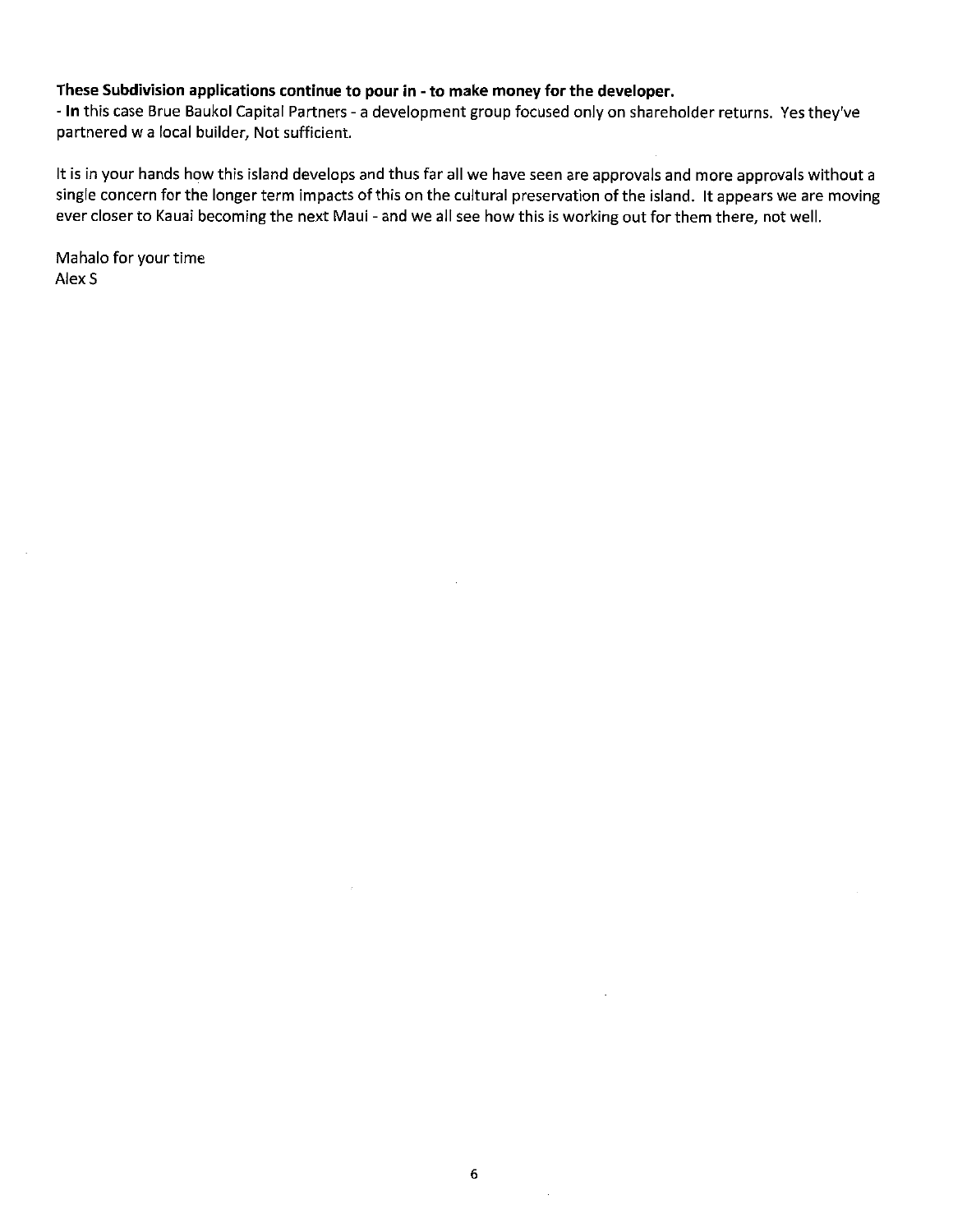| From:    | Elizabeth Okinaka <elizabeth.eolakakouhawaii@gmail.com></elizabeth.eolakakouhawaii@gmail.com> |
|----------|-----------------------------------------------------------------------------------------------|
| Sent:    | Sunday, March 6, 2022 9:58 PM                                                                 |
| To:      | Planning Department                                                                           |
| Cc:      | Alan.S.Downer@hawaii.gov; Susan.A.Lebo@hawaii.gov; aaron_nadig@fws.gov; Council               |
|          | Members; Mayor                                                                                |
| Subject: | OPPOSE Subdivision Application S-2022-8 (TMK 2-6-015;010,011)                                 |

CAUTION: This email originated from outside the County of Kauai. Do not click links or open attachments even ifthe sender is known to you unless it is something you were expecting.

Aloha Kauai Planning Commission,

## 1 Oppose subdivision application  $S - 2022 - 8$

Here we are again third month in <sup>a</sup> row this same developer has been on the subdivision agenda. Please keep in mind your choices today will affect numerous future generations, you have <sup>a</sup> role and responsibility as <sup>a</sup> Planning Commission member to thoroughly and accurate ensure that these developments be held to conditions they MUST abide by.

## Planning Commission Role:

The Planning Department advises the Mayor, Planning Commission, and the County Council on planning and land use matters for the County of Kauai. The Department is also responsible for the administration and enforcement of the Zoning and Subdivision Ordinances, as well as the County's planning program, which includes long-range and regulatory policy documents like the General Plan and Comprehensive Zoning Ordinances.

<sup>1</sup> really have to wonder what each of you see for the future of Kauai? With the choices our County and Planning Commission is making there will no local community left soon. How can you guys possibly keep this up and feel ok knowing, the Local Community is suffering? Take it upon each yourself's to do more, research the existing agreements and make site visits. Try bringing your kids or grandkids to the beach anywhere near here. Id like to know how The County even can foresee adding hundreds of more homes and condos to an already over congested area. It's very said to sayjust 10 years ago we had <sup>a</sup> Planning Commission that would help to protect the local community and neighborhoods.

Kukuiula is <sup>a</sup> monster 1,000+ acre development with N0 local housing, on the island of Kauai. They are requesting yet another re-consolidation and subdivision for more of their multi million dollar homes and new "luxury boutique hotel" -exactly what we need right? -NOT

Kukuiula originally planned by A&B (Alexander & Baldwin). They have dispossessed thousands of acres of land from kanaka families and the county is helping by signing agreements and taking measly payout from many developers. We also have countless ex Kauai County Attorneys NOW working for developers, Kukuiula being no different.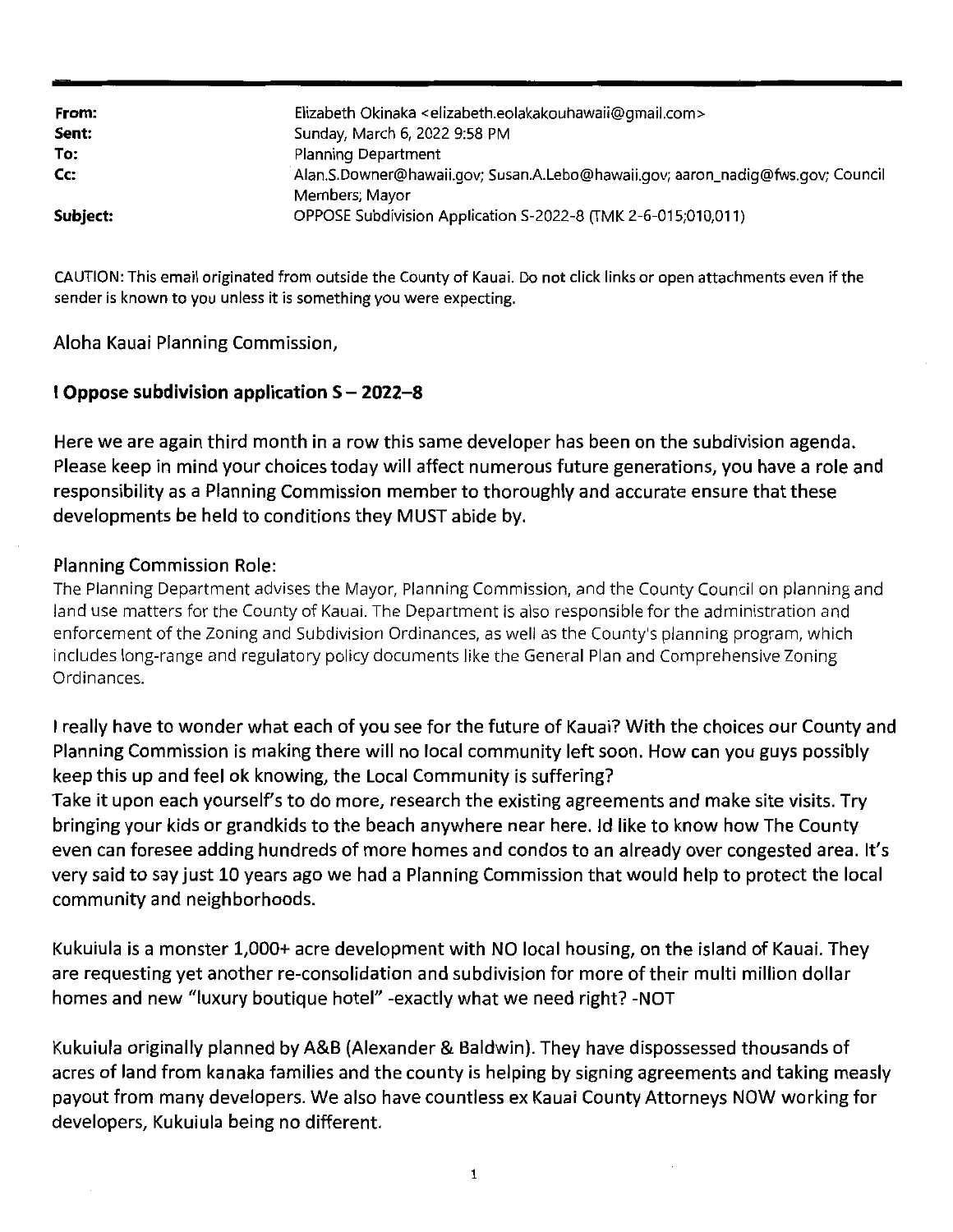The local community gets more "affordable housing" where our children don't even have yards to play in. No matter how long the families pay rent here they will never own the land. The local community is being forced into small apartments while living <sup>a</sup> servitude lifestyle forced to cater to the rich and elite. The hotels are the new sugar plantation.

Of course Kukuiula was originally approved promising entire local subdivision of homes we could own, of course that never happened. Approved in 1989- TIMES HAVE CHANGED See 1989 approval here:

http://oegc2.doh.hawaii.gov/EA EIS Archive/1989-04-DD-KA-FEIS-Kukuiula-Planned-Community.pdf

Kukuiula was recently sold to BBCP-Brue Bacol Capital Partners. They have been on the Planning agenda every month so far in 2022 for various areas of the 1,000+ acres they claim to own.

This land has many significant burial sites, caves, lava tubes and caverns. A Wa'a (canoe) with burial has been desecrated here along with countless other burials and caves. One cave here is used as a reinternment site, with no proper protocol. It also holds <sup>2</sup> endangered species found no where else in the world, the Koloa Cave Spider and Koloa Cave Amphipod. The last of their remaining habitat is quickly being developed on.

March 8th 2022 Kauai Planning Commission will yet again be hearing BBCP's requestthat will affect well over 100+ acres of land.

Kukuiula owners BBCP have failed to conduct any legitimate surveys and consult any cultural practitioners or concerned community members. SHPD actually told Kukui'ula in Feb 2022 per the Ka Pa'akai Analysis they would have to consult the local community.

Once again Cultural Surveys Hawaii has claimed "No Cultural Significance" on hundreds of acres of land.

The same company that conducted <sup>a</sup> fraudulent EIS report at <sup>a</sup> nearby site with known burials and other culturally significant site plus countless other nearby developments.

## Lawai Road Issue- agenda states:

"There shall be no vehicular access onto Lawai Road from proposed Lot 3. However, if it is determined that future development of Lot <sup>3</sup> will require access from Lawai Rd, access shall be permitted only for ingress/egress of <sup>a</sup> roadway for the development. This shall be decided prior to final subdivision."

This is entirely contradictory. Lawai Road is a Historic Roadway leading to the Koloa Boat Harbor.

## 2.) KA' PA'AKAI REQUIREMENT NOT MET

- workers on sites as recently as of yesterday,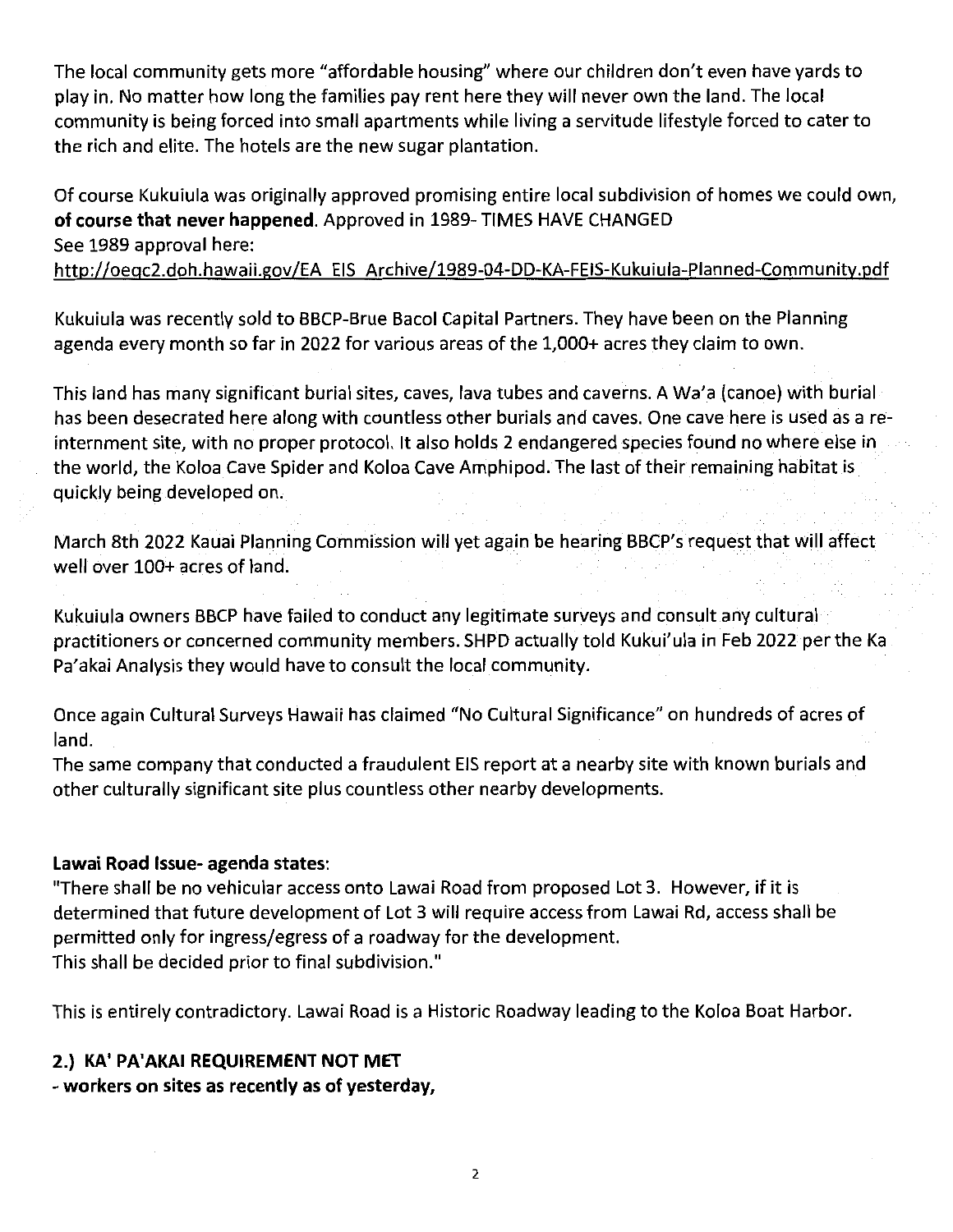Planning Commission gave BBCP ok last Subdivision at Feb Meeting to continue work with some extended discussion about the Analysis and survey be conducted ASAP.

## SHPD:

<sup>1</sup> has still NOT been contacted for any member of our non profit for EIS or Ka Pa'akai Analysis. Machines were onsight as recently as Saturday March 6th, 2022. This developers has requested hundreds of acres to be subdivided for development just this year alone! Burial/Lineal descent forms have been filed here. This area is very culturally significant.

Kauai Planning Commission did not uphold the requirement.

<sup>1</sup> am requesting <sup>a</sup> copy ofThe agreement between USFWS and BBCP. <sup>1</sup> would also like to push for more studies and protection for these endangered species found N0 WHERE else in the world.

<sup>1</sup> am so disappointed in the Kauai Planning Commission and County. Who is protecting the future generations?

Mahalo for your time.

## Citations:

http://oeqc2.doh.hawaii.gov/EA EIS Library/1998-08-DD-KA-FSEIS-Kukuiula-Bay-Resort.pdf

http://oegc2.doh.hawaii.gov/EA EIS Archive/1989-04-DD-KA-FEIS-Kukuiula-Planned-Community.pdf

https://ecos.fws.gov/ecp/species/7122

https://kukuiula.com/wp-content/uploads/2014/03/Kukuiula-Revised-Master-Disclosure-Statement-11-25-131.pdf

https://luc.hawaii.gov/wp-content/uploads/2014/02/A93-696-ann-rprt-2017.pdf

https://www.financedta.com/blog/county-of-kauai-kukuiula-hi/

https://luc.hawaii.gov/wp-content/uploads/2014/02/2014-ANNUAL-REPORT-A93-696-KUKUIULA-DEVELOPMENT-COMPANY-HAWAII-LLC 20141204110133.pdf

https://www.google.com/amp/s/www.staradvertiser.com/2021/11/12/breaking-news/alexander-baldwin-partnershipsells-kukuiula-on-kauai/amp/

https://investors.alexanderbaldwin.com/2002-04-25-A-B-Accelerates-KukuiUla-Development-Secures-JV-Partner-DMB-Associates-Brings-Capital-Experience-to-This-Kauai-Project

Elizabeth Okinaka <sup>E</sup> Ola Kakou Hawaii 501C3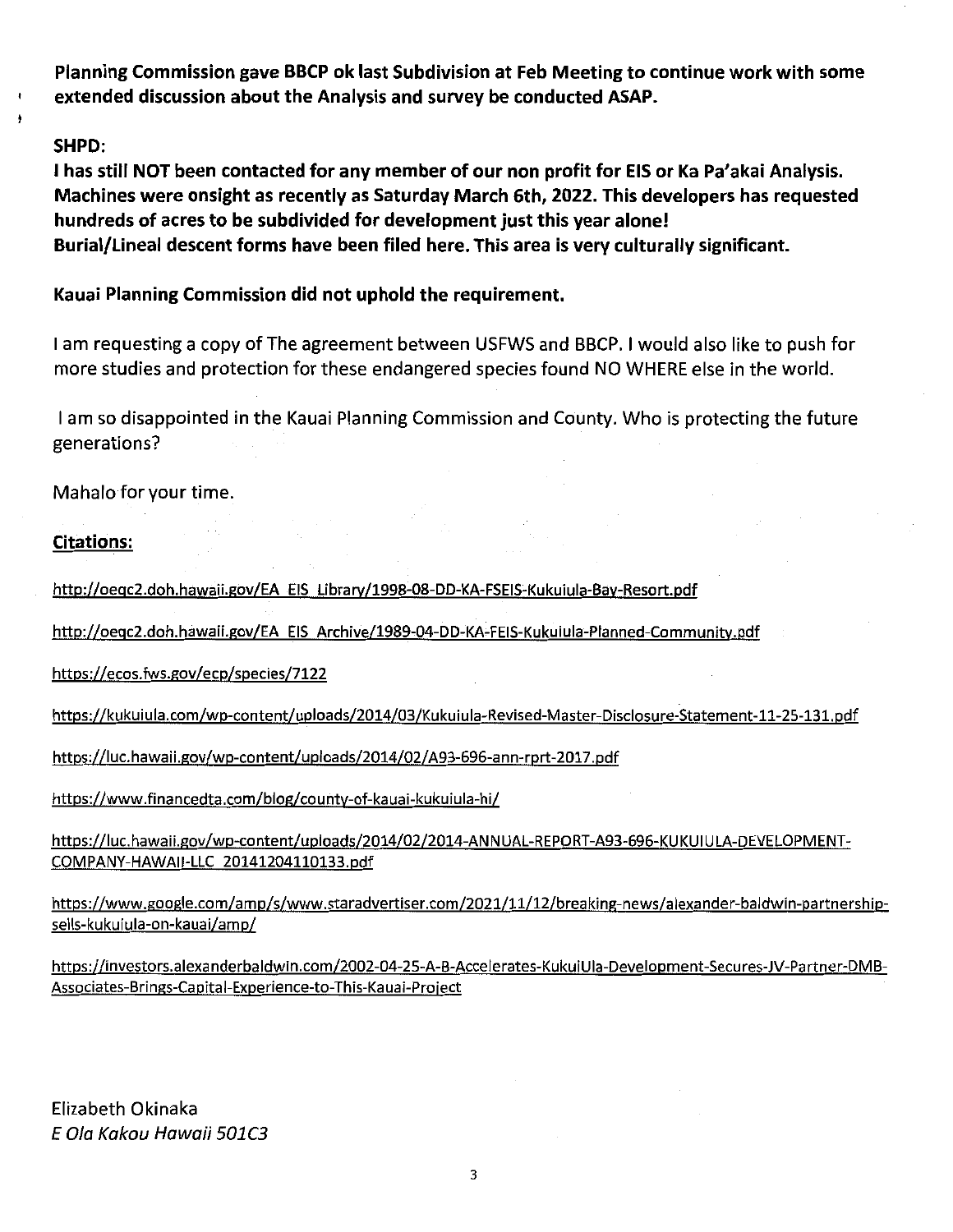| From:    | Elizabeth Lindsey <lindseybitta@gmail.com></lindseybitta@gmail.com>                                                |
|----------|--------------------------------------------------------------------------------------------------------------------|
| Sent:    | Monday, March 7, 2022 8:24 AM                                                                                      |
| To:      | Planning Department                                                                                                |
| Subject: | I OPPOSE the subdivision application S-2022-8 re. TMK 2-6-015,010,011 as proposed by<br>BBCP kukujula parcel X LLC |

CAUTION; This email originated from outside the County of Kauai. Do not click links or open attachments even if the sender is known to you unless it is something you were expecting.

<sup>1</sup> OPPOSE the subdivision application S-2022-8 re. TMK 2-6-015,010,011 as proposed by BBCP kukuiula parcel <sup>X</sup> LLC.

<sup>1</sup> directly and strongly oppose S-2022-8, see items listed below:

-The land within the boundaries of the above TMK are reserved for LCA heirs honoring the alodial title of the property.

-Any development ofthese lands threaten the fragile life of native species Koloa cave spider and Koloa Cave Amphipod, found no where else in the world.

-The proposed subdivision is not for the benefit of Kauai or the local community, and will cause more damage to the island in the future.

-There is <sup>a</sup> deficit of proper cultural and environmental impact surveys. This land is not suitable for any development.

-Subdivisions, such as the proposed, are more suitable in places on the continental/mainland US. This subdivision will not be built on Kauai.

Mahalo.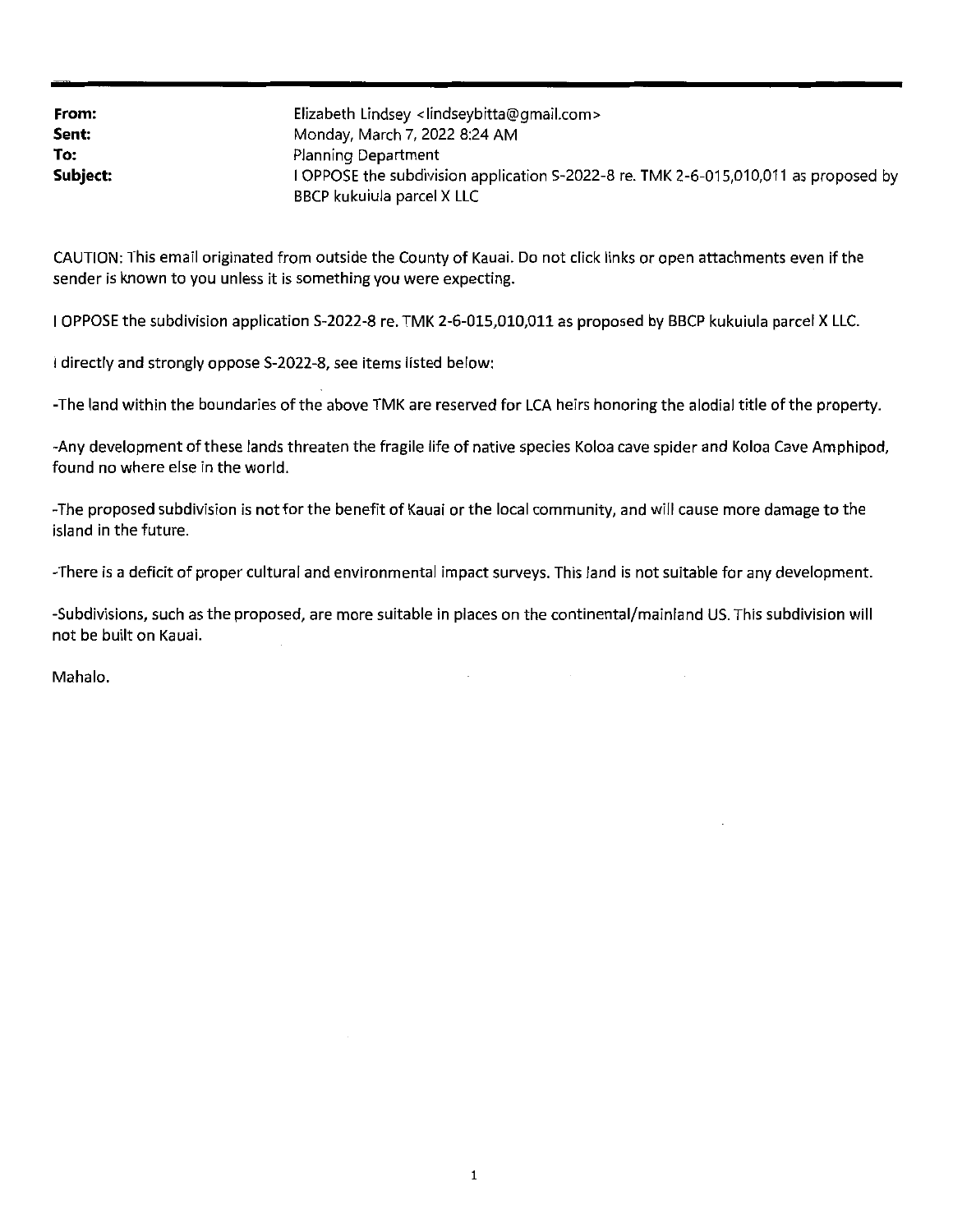| From:    | Roslyn Cummings <roslyncummings@ymail.com></roslyncummings@ymail.com> |
|----------|-----------------------------------------------------------------------|
| Sent:    | Monday, March 7, 2022 9:40 AM                                         |
| To:      | Planning Department                                                   |
| Subject: | S-2022-8 TMK (4) 2-6-015:10 & 11                                      |

CAUTION: This email originated from outside the County of Kauai. Do not click links or open attachments even ifthe sender is known to you unless it is something you were expecting.

Aloha e Kou Inoa Manawaiakea

As a kindred to burials of those who are kanu in the Kukuiula development I oppose any permit of projects. The county of kauai has <sup>a</sup> fiduciary duty to protect in private. I'm here to command that everyone who took oath to office uphold the United States Constitution Article 6 Section 2 Per state regulations. Section 106 Federal law. Article 6 Section 2 common law, law of the land.

Not only are these plans detrimental to our ancestral burials; our most prized possession. They are also <sup>a</sup> direct impact. The Department of the Interior created The Office of Native Hawaiian Relations to serve as a liaison with the Native Hawaiian Community and work with the Department's.

All agencies must know the following

S-tatutes, codes, policies, rules, etc...ARE NOT laws, read it for yourself......

A "STATUTE" is NOT <sup>a</sup> law! - Flournoy v. First National Bank of Shreveport, <sup>197</sup> LA 1057-3 So. 2d 244,248.

A "CODE" is NOT a law! - In Re Self v. Rhay, Wn 2d 261, in point of fact in law.

A concurrent or "joint resolution of the legislature is NOT "law". Knowing v. Flynn, 258 N.Y. 292,179 N.E. 705,707, Ward v. State, 176 OKL,368,56 P. 2d 136,137; State ex rel. Todd v. Yelle, 7 Wash. 2d 43,110.P.2d 162,165.

STATUTE. Black's Law Dictionary, 4th Edition. The writing will of the legislature solemnly expressed according to the forms prescribed in the constitution; an act of the legislature.

U.S. SUPREME COURT DECISION - "The common law is the real law, the Supreme Law of the land, the codes, rules, regulations, policy and statutes are "not the law". Self v. Rhay, 61 Wn (2d) 261.

U.S. SUPREME COURT DECISION – "All codes, rules, and regulations are for government authorities ONLY, not human/Creators in accordance with God's Laws. All codes, rules and regulations are unconstitutional and lacking due process..." - Rodriques v. Ray Donavan, U.S. Department of Labor, 769 F. 2d, 1344, 1348 (1985).

U.S. SUPREME COURT DECISION – 1796 – "There, every man is independent of all laws, except those prescribed by nature. He is not bound by any institutions formed by his fellowman without his consent". Cruden v. Neale, <sup>2</sup> N.C. 338 (1796) <sup>2</sup> S.E. This decision has never been overturned:

"There are no Judicial courts in America and have not been since 1789. "Judges" do not enforce Statutes and Codes. Executive Administrators enforce Statutes and Codes. - FRC v. GE, <sup>281</sup> U.S. <sup>464</sup> Keller v. Potomac Elec. Co., <sup>261</sup> U.S. 428 1 Stat. 138-178".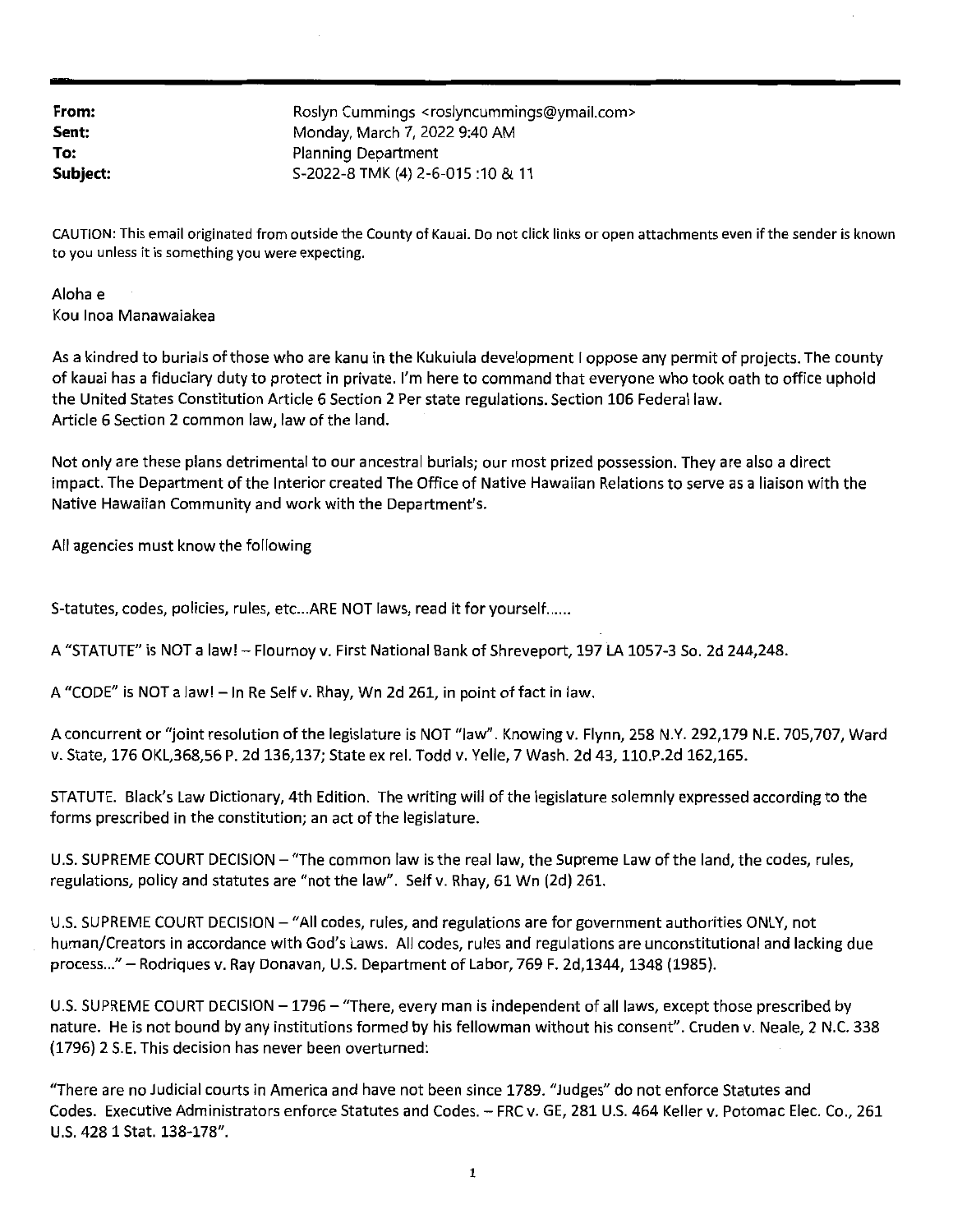"There have NOT been any "Judges" in America since 1789. There have only been Administrators. - FRC v. GE, 281 U.S. 464 Keller v. Potomac Elec. Co., 261 U.S. 428 1 Stat. 138-178".

"The Supreme court has warned, "Because ofwhat appears to be Lawful commands {Statutory Rules, Regulations and Codes- Ordinances and Restrictions} on the surface, many citizens, because oftheir respect for what appears to be law, are cunningly coerced into waiving their rights, due to ignorance...{deceptive practices, constructive fraud, barratry, legal plunder, conversion, and malicious prosecution in inferior administrative State courts}". - United States v. Minker, <sup>350</sup> U.S. 179,178,76, S.Ct. 281,L.Ed. 185 (1956).

"The Common Law is the real law, Supreme Law ofthe land. The codes, rules, regulations, policy and statutes are "not the law". (Self v. Rhay, 61 Wn 2d 261), They are the law of government for internal regulations, not the law of man, in his separate but equel station and natural state, <sup>a</sup> sovereign foreign with respect to government generally.

" <sup>A</sup> concurrent or "joint resolution" of legislature in not "Law", (Koenig v. Flynn, <sup>258</sup> N.Y. 292,179 N.E. 705, 707: Ward v. State, 176 Okl. 368, 56 P.2d 136,137: State ex rel. Todd v Flynn, 7 Wash.2d 443,110 P.2d 162,165). All codes, rules, and regulations are for government authorities only, not human/Creators in accord with God's Laws, "All codes, rules, and regulations are unconstitutional and lacking due process of law.." (Rodriques v, Ray donavan, U.S. Department of Labor, <sup>769</sup> F.2d 1344,1348 (1985):...lacking due process of law, in that they are "void for ambiguity" in their failure to specify the statutes applicability to "natural persons", otherwise depriving the same offair notice, as their constitution by definition of terms aptly identifies the applicability of such statutes to "artificial or fictional corporate entities or "persons", creatures of statute, or those by contract employed as agents or representatives, departmental subdivisions, offices, and property of the government, but not the "Natural Person" or American citizen Immune from such jurisdiction of legalism".

A "Statute is not <sup>a</sup> Law", (Flournoy v, First Nat. Bank of Shreveport, 197, La. 1067, <sup>3</sup> So.2d 144,148).

A "code" or Statute is not Law",( Flournoy v. first Nat. Bank of Shreveport 197, La 1067, <sup>3</sup> So.2d 244, 248).

A"Code is not <sup>a</sup> Law", (In Re Self v. Rhay Wn 2d 261), in point of fact in Law)".

## By approving these plans and continuing to adhere

to the constitutional obligatlons of one party or entity and not the other. The county of Kauai and every individual officer is liable under

For I have an affidavit of truth caliming all land as a lineal descendant, kindred.

• Section <sup>242</sup> of Title <sup>18</sup> makes it <sup>a</sup> crime for <sup>a</sup> person acting under color of any law to willfully deprive <sup>a</sup> person of <sup>a</sup> right or privilege protected by the Constitution or laws of the United States. For the purpose of Section 242, acts under "color of law" include acts not only done by federal, state, or local officials within their lawful authority, but also acts done beyond the bounds of that official's lawful authority, if the acts are done while the official is purporting to or pretending to act in the performance of his/her official duties. Persons acting under color of law within the meaning of this statute include police officers, prisons guards and other law enforcement officials, as well asjudges, care providers in public health facilities, and others who are acting as public officials. It is not necessary that the crime be motivated by animus toward the race, color, religion, sex, handicap, familial status or national origin of the victim.

The offense is punishable by a range of imprisonment up to a life term, or the death penalty, depending upon the circumstances of the crime, and the resulting injury, if any.

## TITLE 18, U.S.C., SECTION 242

Whoever, under color of any law, statute, ordinance, regulation, or custom, willfully subjects any person in any State, Territory, Commonwealth, Possession, or District to the deprivation of any rights, privileges, or immunities secured or protected by the Constitution or laws of the United States, … shall be fined under this title or imprisoned not more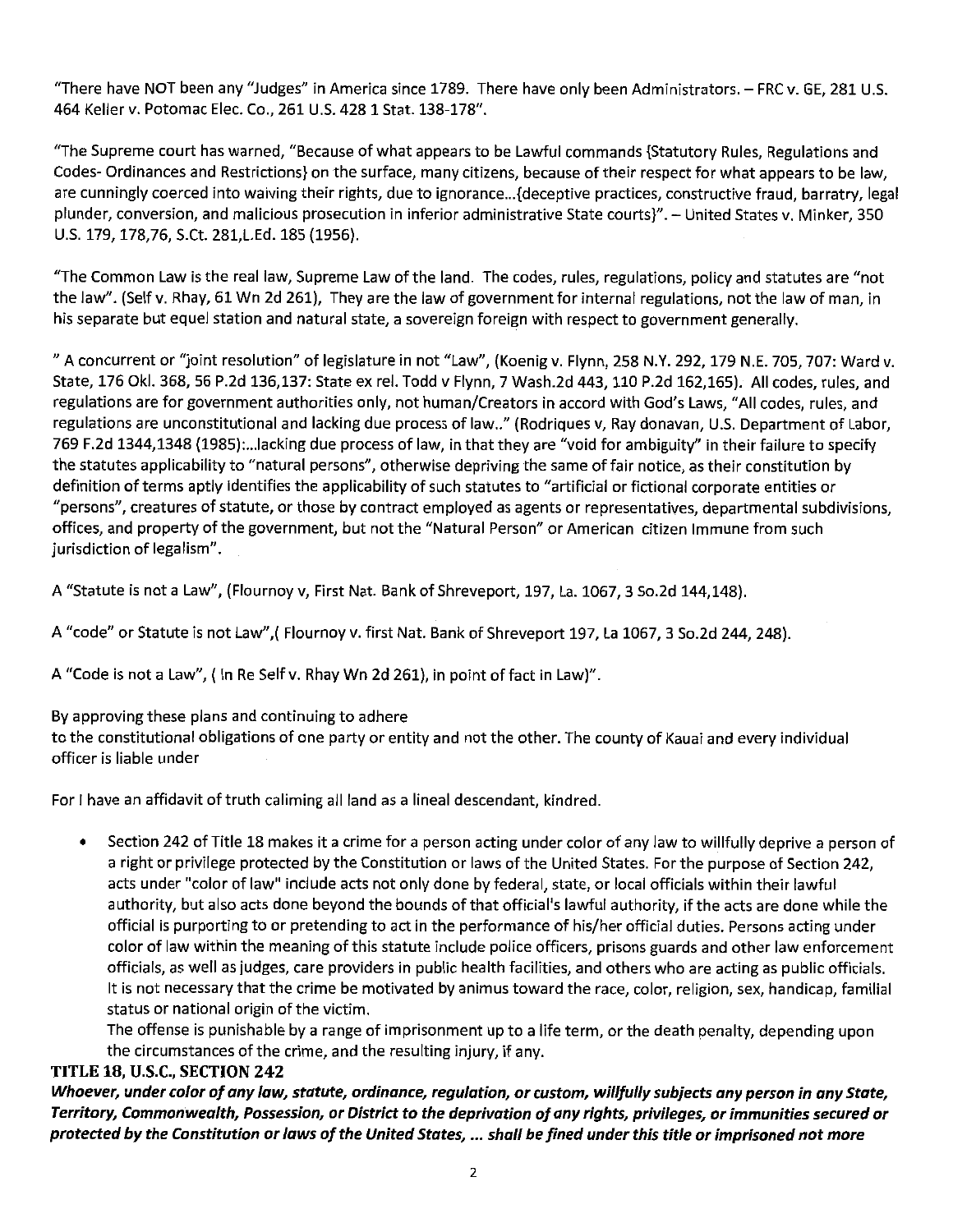than one year, or both; and if bodily injury results from the acts committed in violation of this section or if such acts include the use, attempted use, or threatened use of a dangerous weapon, explosives, or fire, shall be fined under this title or imprisoned not more than ten years, or both; and if death results from the acts committed in violation of this section or if such acts include kidnapping or an attempt to kidnap, aggravated sexual abuse, or an attempt to commit aggravated sexual abuse, or an attempt to kill, shall be fined under this title, or imprisoned for any term of years or for life, or both, or may be sentenced to death.

An affidavit with the alodial title of these lands

# Unequivocal right of ownership **COMMITTING A WAR CRIME**

Aloha No

Manawaiakea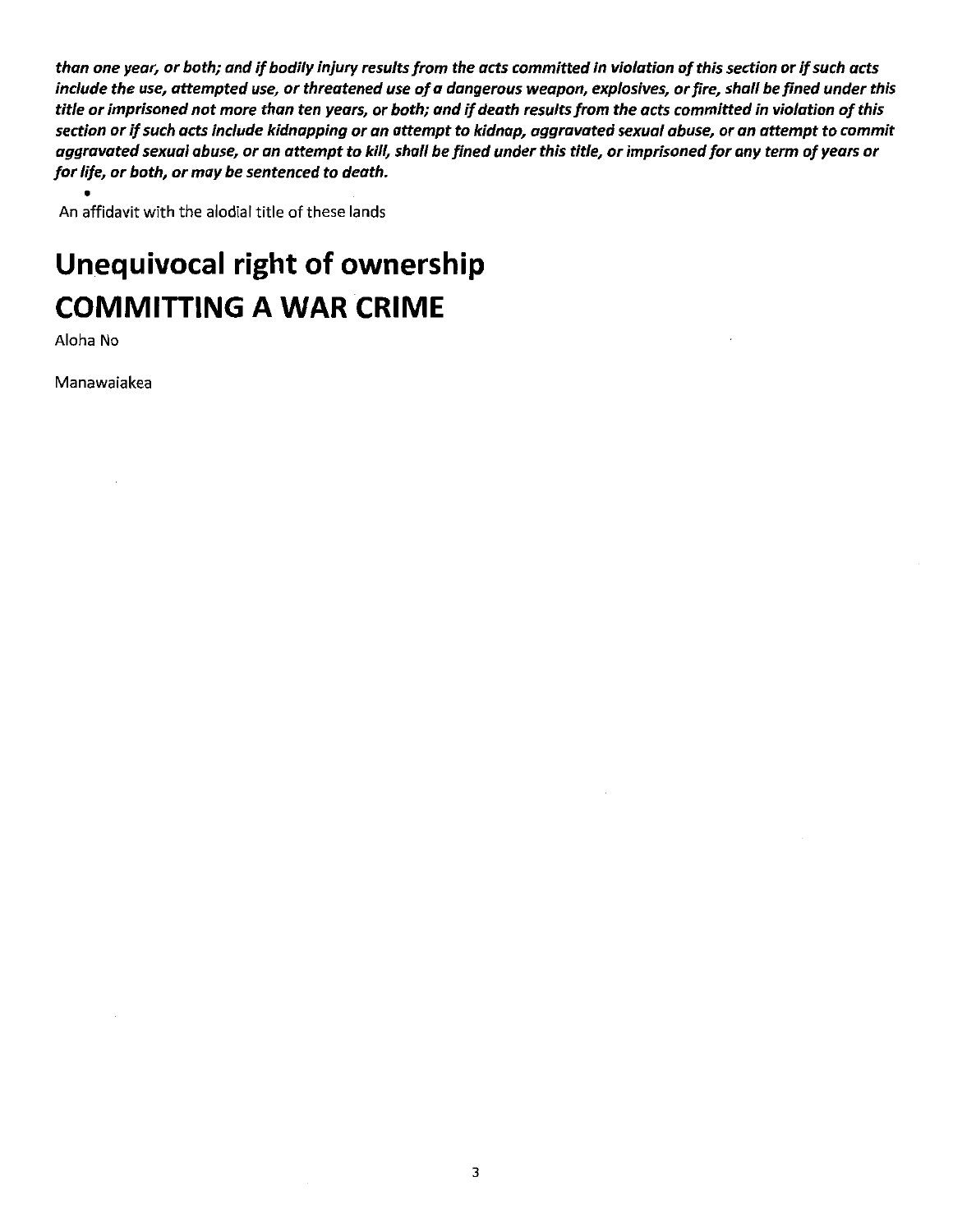

DEREK S.K. KAWAKAMI, MAYOR MICHAELA. DAHILIG, MANAGING DIRECTOR

# SUPPLEMENT #1TO SUBDIVISION REPORT

<span id="page-11-0"></span>RE: Subdivision Application No. S-2020-7

APPLICANT: State of Hawaii DLNR / Land Division and Division of Forestry and Wildlife.

## **ADDITIONAL FINDINGS**

Attached for the Planning Commission's reference is supplemental information as follows:

• Agency comments from the State Historic Preservation Division (SHPD) dated February 17, 2022.

 $A.$  state В١

Keńneth A. Estes Staff Planner

Date: 03.01.2022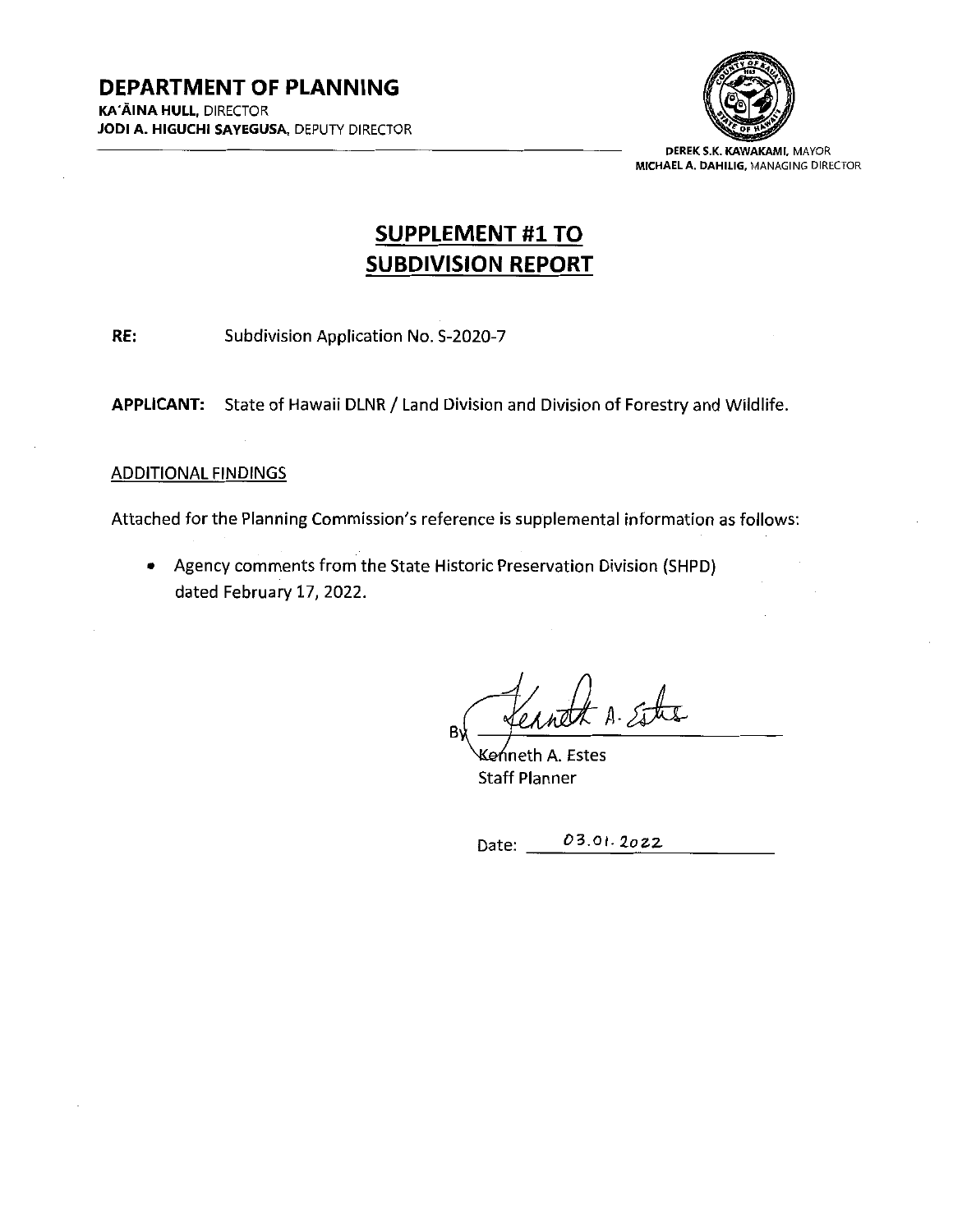DAVID Y. IGE  $\begin{array}{ll} \text{GOVERNOR OF} \\ \text{HAMAII} \end{array}$ 





#### **STATE OF HAWAII** DEPARTMENT OF LAND AND NATURAL RESOURCES

STATE HISTORIC PRESERVATION DIVISION KAKUHIHEWA BUILDING 601 KAMOKILA BLVD., STE 555 KAPOLEI, HI 96707

February 17, 2022

Ka'āina S. Hull, Director County of Kaua'i Planning Department 4444 Rice Street, Suite A473 Līhu'e, Hawai'i 96766 khull@kauai.gov

Dear Mr. Hull:

SUBJECT:

HRS Chapter 6E-8 Historic Preservation Review -County of Kaua'i Subdivision Application S-2020-07 Applicant: DLNR Land Division/Division of Forestry and Wildlife (DOFAW) Hanapēpē Ahupua'a, Kona District, Island of Kaua'i TMK: (4) 1-8-008:020 por.

This letter provides the State Historic Preservation Division's (SHPD's) HRS §6E-8 review of the County of Kaua'i Subdivision Application S-2020-7 for a portion of Hanapepe Government Lands, located off of Kaumualii Highway at Lele Road, Hanapepe. The SHPD received the submittal on October 15, 2021, which included the subdivision application, construction plans, and an aerial site photograph (Submission No. 2021PR01323.001). A current and updated subdivision application was forwarded to SHPD on February 18, 2022 with a cover letter dated June 8. 2021 requesting confirmation of the State of Hawai'i's title of the subject project area. The DLNR Division of Forestry and Wildlife (DOFAW) is the project proponent. The project area for the subdivision comprises a 10-acre section of the 373.060-acre property. The current application is a paper transaction only; no ground disturbing work is associated with this application.

The project area is bounded by Kaumualii Highway to the north, Lele Road to the east, and Lokokai Road and Salt Pond Park to the south. The project involves the subdivision of Lot 2 of Hanapepe Government Land, Section A into Lots 2-A and 2-B, being a portion of the government (crown) land of Hanapepe, being also a portion of Grant 7846 to Kaua'i Railway Company conveyed to the Territory of Hawaii by Kauai Terminal, Ltd., by deed dated December 21, 1944 and recorded in Liber 1897, pages 1-3 (Land Office Deed 7862). Lot 2-B will be subdivided out from the larger 373.060-acre parcel and will be utilized for a future DLNR Base Yard. This division of land requires a subdivision application and approval prior to any future projects within the set-aside 10-acre section of the larger parcel. The 10-acre project area lot is located at the eastern edge of the larger parcel, adjacent and just north of the Veterans Cemetery at Lele Road, and across the street from the Refuse Transfer Station.

Based on the SHPD database, the northeast corner of the larger 373.060-acre parcel encompasses State Inventory of Historic Places (SIHP) Site #50-30-09-00608, described as a Hawaiian Cemetery with approximately 90 known graves. The southeast corner of the larger parcel includes SIHP Site #50-30-09-00604, described as the Veterans Cemetery, with approximately 290 graves, with the earliest date of approximately 1948. South and abutting the Veterans Cemetery (at the corner of Lele and Lokokai Road) is SIHP Site #50-30-09-00603, described as the Chinese Cemetery, with approximately 305 graves. Over 700 feet to the south-southeast of the 10-acre project area lies SIHP Site #50-30-09-000503, consisting of multiple burials, east of Lele Road and along the coast and within the sand. Also located to the east is Hanapepe Japanese Cemetery (SIHP Site #50-30-09-00651), consisting of approximately 725 graves and inadvertently discovered human remains.

SUZANNE D. CASE CHAIRPERSON<br>BOARD OF LAND AND NATURAL RESOURCES<br>COMMISSION ON WATER RESOURCE MANAGEMENT

ROBERT K. MASUDA<br>FIRST DEPUTY

M. KALEO MANUEL<br>DEPUTY DIRECTOR - WATER

**AQUATIC RESOURCES** AQUATU RESOURCES<br>BOATING AND OCEAN RECREATION<br>BUREAU OP CONVEYANCES<br>ISBON DR WATER RESOURCE MANAGEMENT<br>CONSERVATION AND COASTAL LANDS<br>ERVATION AND RESOURCES ENFORCEMENT ENGINER **CAIN EDRESTRY AND WILDLIFE** STORIC PRESERVATION KAHOOLAWE ISLAND RESERVE COMMISSION LAND<br>STATE PARKS

IN REPLY REFER TO: Project No. 2021PR01323 Doc. No. 2202DB07 Archaeology